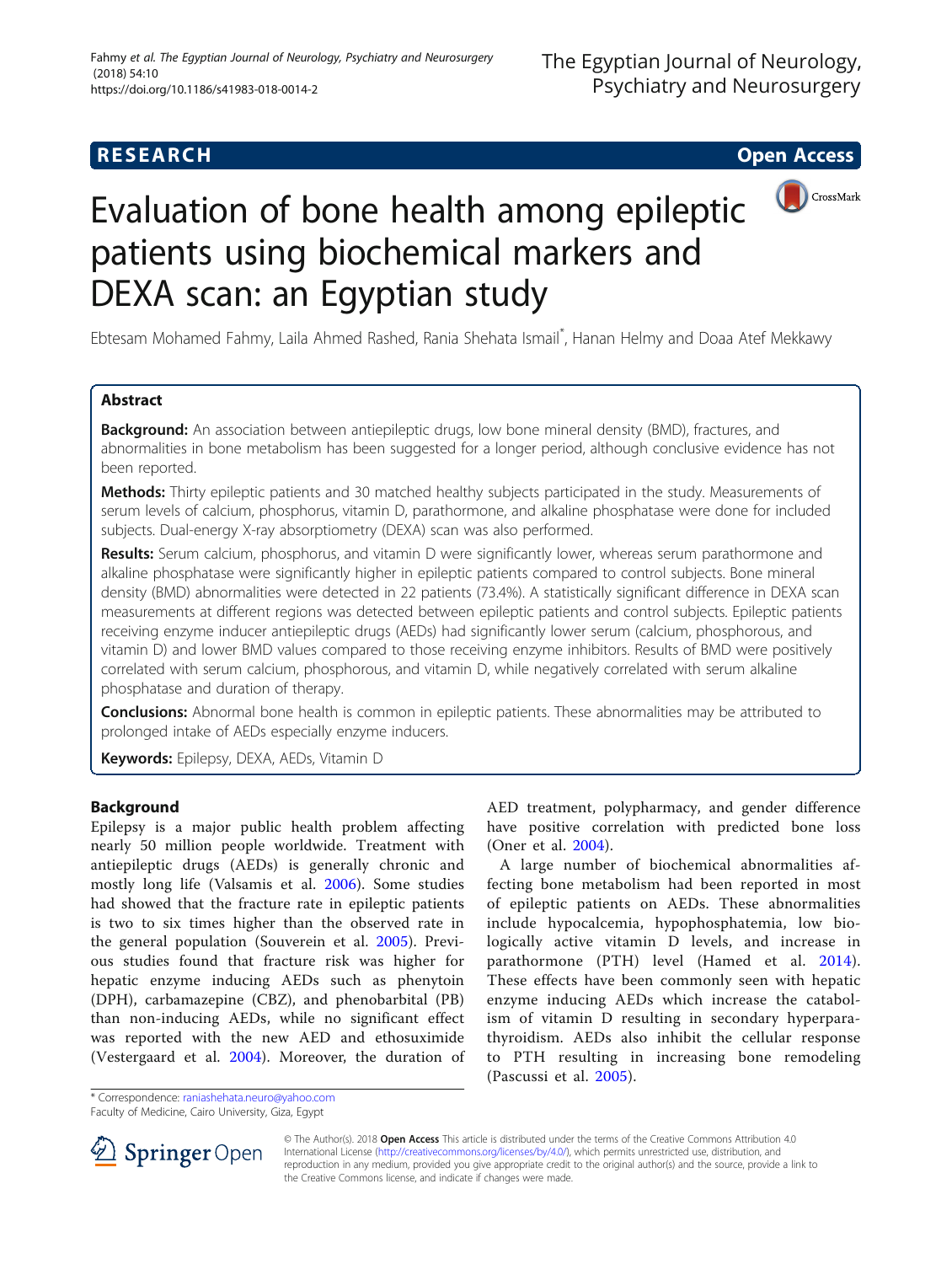Vitamin D supplementation has been recommended for all subjects using AEDs, particularly for those with low vitamin D levels and high risk of bone disease and/ or with documented low BMD (Mikati et al. [2006](#page-6-0); Holick et al. [2011\)](#page-6-0).

This study was designed to evaluate bone health among epileptic patients and to identify possible risk factors for bone mineral density abnormality in such patients.

# Methods

# Participants

This case-control study was carried on 60 subjects (30 ambulatory epileptic patients and 30 healthy matched subjects). The aim and procedures of the study were explained to every participant, and an informed consent was obtained before being enrolled in the study. The study was approved by the ethical committee at the Department of Neurology, Faculty of Medicine, Cairo University.

#### Exclusion criteria included

The exclusion criteria included the following: age more than 50 years, history of previous fractures, family history of bone diseases, endocrinal disorders that may affect bone health (thyroid, parathyroid, and adrenal disorders), chronic illness that may affect bone health, patients receiving drugs that may affect bone health (corticosteroid therapy, chemotherapeutic agents, H2 blockers, or proton pump inhibitors), substance abuse, pregnant, lactating, and menopausal females.

#### Methodology

- Measurements of bone health markers:
- Serum calcium and phosphorus by quantitative colorimetric method
- Serum alkaline phosphatase by enzyme-linked immunosorbent assay (ELISA)
- Serum parathormone by ELISA
- Serum 25 Vit D3 by ELISA
- Dual-energy X-ray absorptiometry (DEXA) scan: to assess bone mineral density

Measurement of bone mineral density (BMD) was performed at three sites: the lumbar spine, left wrist, and left hip. At the lumbar spine (LS), the patient lies supine on the imaging table and the legs are raised by support for the lower legs. At the left femur (LF), the patient lies supine on the imaging table where the legs are flat with feet strapped to a feet holder that position the measured leg at 300 inward rotation. At the left radius (LR), the patient sits beside the imaging table, with the arm

positioned on the imaging table supported with a positioning device (Van der Sluis et al. [2002\)](#page-7-0).

#### The references used for BMD measurement

- 1. L2–L4 for the lumbar spine
- 2. Proximal femur for the left hip
- 3. Distal one third of radius for the left forearm

# Interpretation of results

BMD results were expressed in the form of T score which is the number of standard deviations below the peak bone mass in adult. T score above − 1 is considered normal, a score between − 1 and − 2.5 is classified as osteopenia, and a score below − 2.5 is classified as osteoporosis (Genant et al. [1999](#page-6-0)).

#### Statistical analysis

The collected data were coded, tabulated, and statistically analyzed using IBM SPSS Statistics (Statistical Package for Social Sciences) software version 22.0, IBM Corp., Chicago, USA, 2013. Descriptive statistics were done for quantitative parametric data as minimum and maximum of the range as well as mean  $\pm$  SD and for qualitative data as number and percentage. Inferential analyses were done for quantitative variables using independent  $t$  test in cases of two independent groups with parametric data and paired  $t$  test in cases of two dependent groups with parametric data and ANOVA test for more than two independent groups with parametric data, and then, post hoc test was used for pair-wise comparison based on Kruskal-Wallis distribution. Inferential analyses for qualitative data were done using chi-squared test for differences between proportions and Fisher's exact test for variables with small expected numbers. Correlations were done using Pearson's correlation for numerical parametric data. Logistic regression model was used to find out independent factors affecting certain conditions. The level of significance was considered as follows:  $\rho$  value < 0.05 is significant,  $\rho$  value  $< 0.01$  is highly significant, and  $\rho$  value  $\ge 0.05$  is nonsignificant.

## Results

### General and disease characteristics of the patient group

The age of the patients ranged from 20 to 45 years with a mean age of  $30.3 \pm 8$  years. Twenty patients (66.7%) were females, and ten patients (33.3%) were males.

Eighteen patients (60%) presented with focal epilepsy while 12 patients (40%) presented with generalized epilepsy.

According to Sweileh et al. [\(2011\)](#page-7-0) who defined epilepsy as "well controlled" if the patient had no seizures for 3 months, 17 patients (56.7%) had uncontrolled seizures while 13 patients (43.3%) had controlled seizures.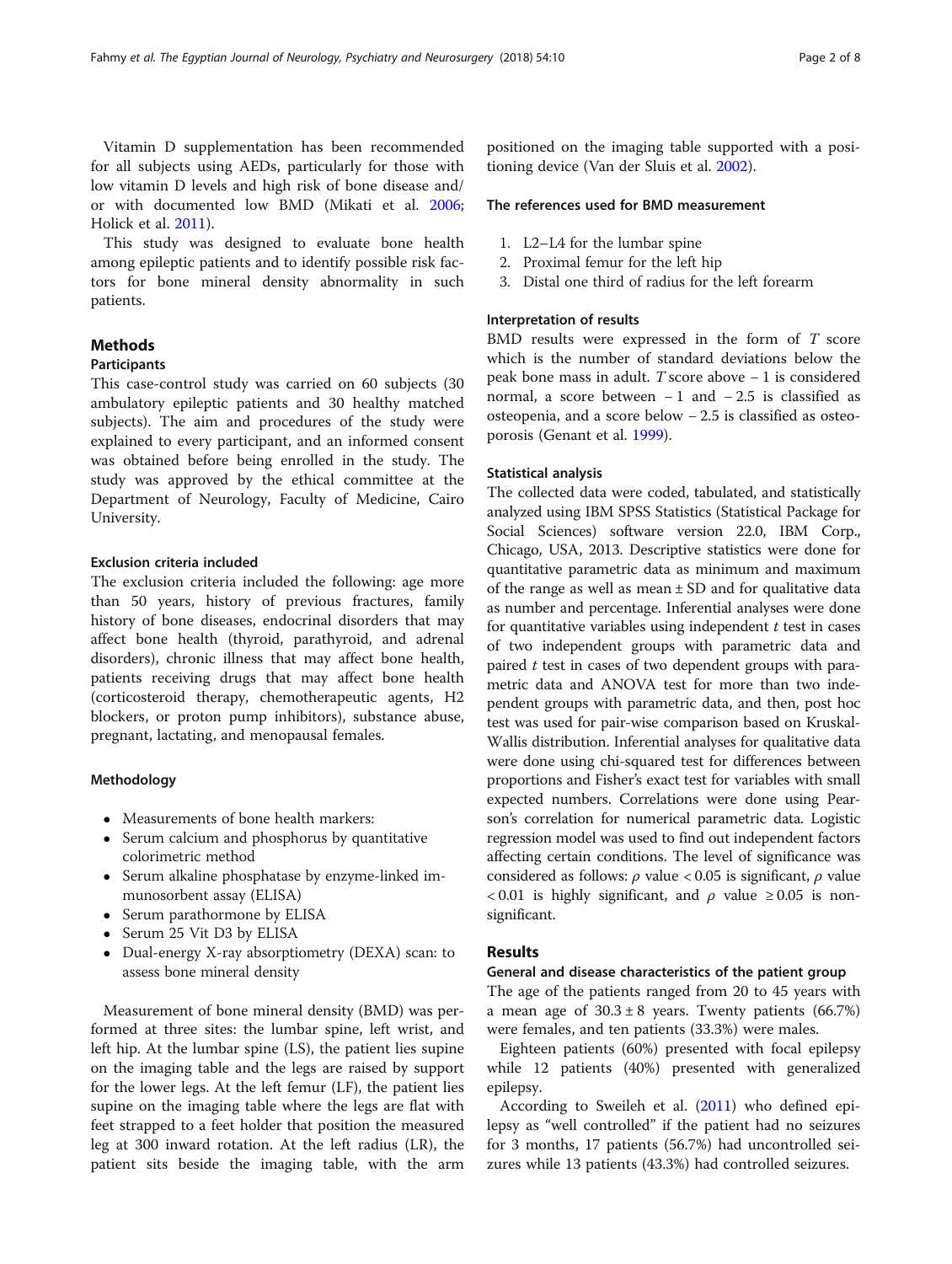Interictal EEG revealed that ten patients (33.3%) had focal epileptic discharge whereas six patients (20%) had generalized epileptic discharges.

Brain MRI was normal in 24 patients (80%), while six patients (20%) had abnormal MRI.

Eight patients (26.6%) received monotherapy: levetiracetam in one patient (3.3%), phenytoin in three patients (10%), and valproate in four patients (13.3%). Twentytwo patients (73.4%) received polytherapy: six patients (20%) were on enzyme inducers phenytoin and carbamazepine, five patients (16.7%) were on enzyme inhibitors valproate and levetiracetam, and 11 patients (36.7%) were on phenytoin and levetiracetam.

### Comparison analysis

# Comparison between the studied groups regarding laboratory and radiological markers of bone health

There was a statistically highly significant difference between the two groups as regards serum laboratory markers ( $\rho$  value < 0.01) (Table 1).

Control subjects had  $T$  score > − 1. In the patient group: eight patients had normal results ( $T$  score  $> -1$ ), 17 patients had osteopenia (T score from  $-1$  to  $-2.5$ ), and five patients had osteoporosis (T score  $<-2.5$ ). The difference between patients and controls was statistically significant ( $\rho$  value = 0.0001).

Bone mineral density and T score at the three regions (LS, LR, LF) were significantly lower in patients compared to controls ( $\rho$  value = 0.0001) (Fig. 1). Moreover, a statistically highly significant difference was detected in the mean values of BMD at the three regions in the patient group ( $\rho$  value < 0.01). Post hoc test revealed that BMD was lowest at the femur compared to the radius and lumbar regions ( $\rho$  value = 0.0001).

# Comparison between patient subgroups (distributed according to the results of DEXA scan)

Epileptic patients were divided into three subgroups (normal, osteopenic, and osteoporotic) according to the results of DEXA scan.

There was a statistically significant difference between the patient subgroups as regards the mean age ( $\rho$  value = 0.039).



Post hoc test revealed a significant difference between the normal and osteoporotic subgroups as regards the mean age being significantly younger in patients with normal DEXA scan ( $\rho$  value = 0.043).

A statistically highly significant difference was also found between patient subgroups as regards the duration of disease and therapy ( $\rho$  value = 0.0001). Post hoc test revealed that the duration of epilepsy and therapy was significantly longer in the osteoporotic subgroup compared to the other subgroups ( $\rho$  value = 0.0001).

No significant difference was found between patient subgroups as regards the age at onset of epilepsy, type of epilepsy, epilepsy control, or number of received AEDs.

Regarding laboratory markers of bone health, a statistically highly significant difference was detected between patient subgroups in serum levels of calcium, phosphorus, parathormone, and vitamin D ( $\rho$  value < 0.01) (Table [2\)](#page-3-0).

# Comparison between patients receiving enzyme inducer and enzyme inhibitor AEDs regarding laboratory and radiological markers of bone health

Epileptic patients receiving enzyme inducers had significantly lower serum calcium, phosphorus, and vitamin D compared to those receiving enzyme inhibitors. Moreover, epileptic patients receiving enzyme inducers had

**Table 1** Range and mean values of bone health laboratory markers in the studied groups

| Serum level          | Patient group $(n = 30)$ |                 | Control group $(n = 30)$ |                | $\rho$ value |
|----------------------|--------------------------|-----------------|--------------------------|----------------|--------------|
|                      | Mean $\pm$ SD            | Range           | Mean $\pm$ SD            | Range          |              |
| Calcium (mg/dl)      | $8.5 \pm 0.5$            | $7.5 - 9.5$     | $9.1 \pm 0.3$            | $8.8 - 9.7$    | $0.0001**$   |
| Phosphorus (mg/dl)   | $3.4 \pm 0.6$            | $2.7 - 4.9$     | $4 \pm 0.3$              | $3.4 - 4.5$    | $0.0001**$   |
| ALP (mg/l)           | $170.5 + 43.9$           | $102.6 - 246.6$ | $96.1 \pm 27.6$          | $45.3 - 146.8$ | $0.0001**$   |
| Parathormone (pg/ml) | $85.2 \pm 27.8$          | 36.4-128.5      | $40.4 \pm 12.2$          | $22.3 - 62.3$  | $0.0001**$   |
| Vitamin D (ng/ml)    | $71.8 + 7.4$             | $10.2 - 32.5$   | $43.7 \pm 7.6$           | $28 - 56$      | $0.0001**$   |

ALP alkaline phosphatase

\*\* $\rho$  value < 0.01 = highly significant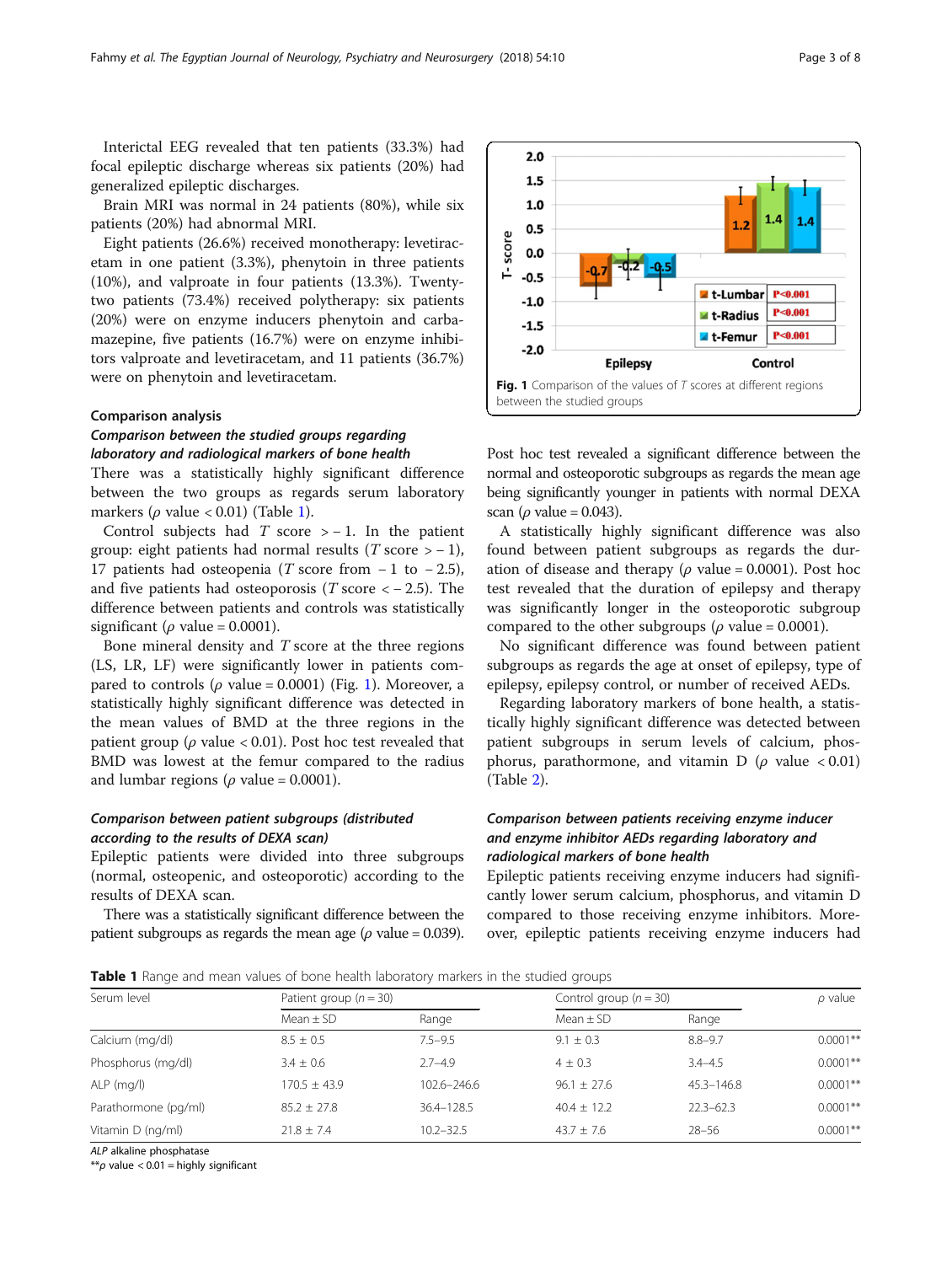| Variables                   |               | Normal (a)<br>$(N = 8)$ | Osteopenia<br>(b) $(N = 17)$ | Osteoporosis<br>(c) $(N = 5)$ | $\rho$ value | Pair-wise comparisons |                  |                  |
|-----------------------------|---------------|-------------------------|------------------------------|-------------------------------|--------------|-----------------------|------------------|------------------|
|                             |               |                         |                              |                               |              | $(a) \times (b)$      | (a) $\times$ (c) | $(b) \times (c)$ |
| Serum calcium (mg/dl)       | Mean $\pm$ SD | $8.9 \pm 0.4$           | $8.6 \pm 0.4$                | $7.8 \pm 0.2$                 | $0.0001**$   | 0.09                  | $0.0001**$       | $0.003**$        |
|                             | Range         | $8.2 - 9.5$             | $8.0 - 9.2$                  | $7.5 - 8.0$                   |              |                       |                  |                  |
| Serum phosphorus (mg/dl)    | Mean $\pm$ SD | $4.3 \pm 0.4$           | $3.2 \pm 0.3$                | $3.0 \pm 0.3$                 | $0.0001**$   | $0.0001**$            | $0.0001**$       | 0.2              |
|                             | Range         | $3.7 - 4.9$             | $2.8 - 3.9$                  | $2.7 - 3.5$                   |              |                       |                  |                  |
| Alkaline phosphatase (IU/I) | Mean $\pm$ SD | $153.4 \pm 41.9$        | $171.5 \pm 46.6$             | $194.4 \pm 30.3$              | 0.267        | $0.0001**$            | $0.0001**$       | $0.0001**$       |
|                             | Range         | 102.6-206.2             | 108.5-246.2                  | 142.1-221.3                   |              |                       |                  |                  |
| Parathormone (ng/ml)        | Mean $\pm$ SD | $82.2 \pm 19.7$         | $82.5 \pm 30.2$              | $99.4 \pm 31.2$               | $0.0001**$   | 0.95                  | $0.0001**$       | $0.0001**$       |
|                             | Range         | $50.7 - 105.2$          | $36.4 - 114.2$               | 51.4-128.5                    |              |                       |                  |                  |
| Vitamin D (nmol/l)          | Mean $\pm$ SD | $30.5 \pm 2.3$          | $20.7 \pm 5.1$               | $11.7 \pm 1.2$                | $0.0001**$   | $0.0001**$            | $0.0001**$       | $0.0001**$       |
|                             | Range         | $27.2 - 32.5$           | $13.1 - 29.2$                | $10.2 - 12.9$                 |              |                       |                  |                  |

<span id="page-3-0"></span>Table 2 Comparison between patient subgroups regarding serum laboratory markers of bone health

Subgroups: (a) normal, (b) osteopenia, and (c) osteoporosis

P value > 0.05 = non-significant; \*\*  $\rho$  value < 0.01 highly significant

significantly lower BMD and T scores compared to those receiving enzyme inhibitors (Tables 3 and [4](#page-4-0)).

# Correlations

A significant negative correlation was found between the duration of therapy and BMD and  $T$  score of lumbar spine, left radius, and left femur (Fig. [2](#page-4-0)).

BMD and T score at lumbar spine, left radius, and left femur were positively correlated with serum calcium, phosphorus, and vitamin D, while a significant negative correlation was found between these results at lumbar spine and serum alkaline phosphatase (Table [5\)](#page-4-0).

# Logistic regression analysis

A logistic regression model was done to estimate the ODD ratio for BMD abnormality (osteopenia/osteoporosis) from independent risks. All risk factors were analyzed like age, sex, type of epilepsy, degree of disease control, age of disease onset, duration of disease and therapy, laboratory markers (Ca, PO4, ALP, PTH, Vit D), and DEXA scan results (BMD, T scores in lumbar spine, left femur, left radius). But we will not able to analyze each drug separately due to small number of cases on each drug as well as there were many cases on drug combination. It was that the duration of therapy significantly increases the risk of BMD abnormality (osteopenia/osteoporosis) annually by 1.366 in comparison to non-epileptic subjects, as well as the risk for BMD abnormality mildly increases in females by 0.118 in comparison to males, while other risk factors have no significant effect on BMD abnormality (osteopenia/ osteoporosis).

# Discussion

Several large epidemiological studies indicated that patients with epilepsy are at two- to sixfold increase in the risk of fractures compared to the general population

Table 3 Comparison between patients receiving enzyme inducers and enzyme inhibitors regarding laboratory markers of bone health

| Serum level          |               | Patients receiving enzyme inducers ( $n = 20$ ) | Patients receiving enzyme inhibitors ( $n = 9$ ) | $\rho$ value |
|----------------------|---------------|-------------------------------------------------|--------------------------------------------------|--------------|
| Calcium (mg/dl)      | Mean $\pm$ SD | $8.4 \pm 0.5$                                   | $8.9 \pm 0.5$                                    | $0.02*$      |
|                      | Range         | $7.5 - 9.2$                                     | $8.0 - 9.5$                                      |              |
| Phosphorus (mg/dl)   | Mean $\pm$ SD | $3.1 \pm 0.3$                                   | $4.0 \pm 0.6$                                    | $0.002**$    |
|                      | Range         | $2.7 - 3.9$                                     | $3.0 - 4.8$                                      |              |
| ALP (ug/ml)          | Mean $\pm$ SD | $177.8 \pm 43.2$                                | $150.3 \pm 42.5$                                 | 0.123        |
|                      | Range         | 108.5-246.2                                     | 102.6-214.6                                      |              |
| Parathormone (pg/ml) | Mean $\pm$ SD | $87.0 \pm 30.0$                                 | $79.1 \pm 23.6$                                  | 0.493        |
|                      | Range         | 36.4-128.5                                      | 45.8-114.2                                       |              |
| Vitamin D (ng/ml)    | Mean $\pm$ SD | $18.7 \pm 6.1$                                  | $27.9 \pm 6.2$                                   | $0.0001**$   |
|                      | Range         | $10.2 - 29.2$                                   | $14.5 - 32.5$                                    |              |

ALP alkaline phosphatase

Ρ value > 0.05 = non-significant; \*ρ value < 0.05 = significant; \*\*ρ value < 0.01 highly significant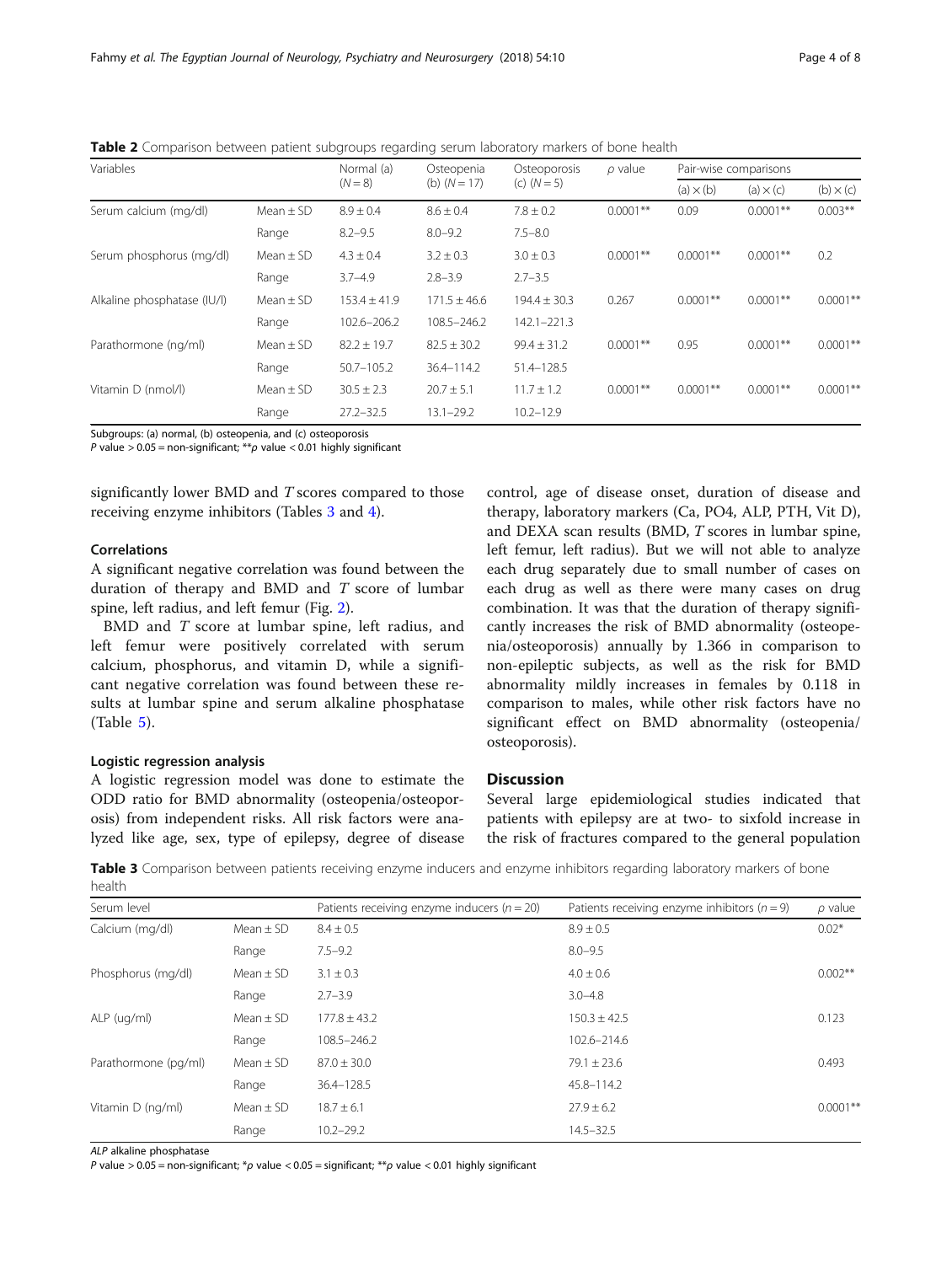<span id="page-4-0"></span>

| Table 4 Comparison between patients receiving enzyme |  |  |
|------------------------------------------------------|--|--|
| inducers and inhibitors regarding $T$ score results  |  |  |

| T score |               | Patients receiving<br>enzyme inducers<br>$(n = 20)$ | Patients receiving<br>enzyme inhibitors<br>$(n=9)$ | $P$ value  |
|---------|---------------|-----------------------------------------------------|----------------------------------------------------|------------|
| Lumbar  | Mean $\pm$ SD | $-1.1 + 1.1$                                        | $0.1 \pm 1.5$                                      | $0.0001**$ |
|         | Range         | $-3.0 - 1.2$                                        | $-1.9-2.7$                                         |            |
| Radius  | $Mean + SD$   | $-0.8 + 1.5$                                        | $1.0 + 1.6$                                        | $0.02*$    |
|         | Range         | $-2.9-2.7$                                          | $-1.8-3.5$                                         |            |
| Femur   | $Mean + SD$   | $-1.2 + 0.8$                                        | $0.8 + 1.3$                                        | $0.006*$   |
|         | Range         | $-2.6-0.9$                                          | $-1.7-3.0$                                         |            |

P value  $> 0.05$  = non-significant; \* $\rho$  value < 0.05 = significant; \*\* $\rho$  value < 0.01 highly significant

(Souverein et al. [2005](#page-7-0); Vestergaard et al. [1999](#page-7-0); Espallargues et al. [2001](#page-6-0); Mattson and Gidal [2001](#page-6-0)). Epilepsy increases the risk for fracture by a variety of mechanisms. Accumulating evidence indicated that antiepileptic drugs (AEDs) are major risk factors for bone disease in non-institutionalized patients and wellnourished ambulatory adults with epilepsy (Boluk et al. [2004](#page-6-0); Sheth et al. [2008\)](#page-7-0).

This study revealed a statistically significant difference in the serum level of laboratory markers between epileptic patients and normal subjects. Serum calcium, phosphorus, and vitamin D were significantly lower, whereas serum alkaline, phosphatase, and parathormone were significantly higher in patients compared to controls. This goes in agreement with most previous studies (Oner et al. [2004](#page-6-0); Hamed et al. [2014](#page-6-0); Pack [2004;](#page-6-0) Mintzer [2010](#page-6-0); Verrotti et al. [2010](#page-7-0)).

In contradistinction, Verrotti et al. ([2002\)](#page-7-0) found no significant reduction in vitamin D level with the use of AEDs. The studies done by Verrotti et al. ([2000](#page-7-0), [2002](#page-7-0)) also found no significant differences in PTH levels between epileptic patients on AEDs and normal population, which may be attributed to the inclusion of younger patients with a mean age around 20 who were on



**Table 5** Correlation between  $T$  score results and laboratory markers of bone health among patient groups

| Serum level                 | Correlation<br>coefficient | T-lumbar T-radius |            | T-femur    |
|-----------------------------|----------------------------|-------------------|------------|------------|
| Calcium (mg/dl)             | r                          | 0.4               | 0.5        | 0.56       |
|                             | $\overline{P}$             | $0.02*$           | $0.004***$ | $0.001**$  |
| Phosphorus (mg/dl)          | r                          | 0.637             | 0.56       | 0.75       |
|                             | P                          | $0.0001**$        | $0.001***$ | $0.0001**$ |
| Alkaline phosphatase (IU/I) | $\mathsf{r}$               | $-0.47$           | $-0.3$     | $-0.26$    |
|                             | P                          | $0.009**$         | 0.1        | 0.2        |
| Parathormone (ng/ml)        | r                          | $-0.2$            | $-0.2$     | $-0.07$    |
|                             | P                          | 0.3               | 0.4        | 0.7        |
| Vitamin D (nmol/l)          | r                          | 0.653             | 0.84       | 0.84       |
|                             | р                          | $0.0001**$        | $0.0001**$ | $0.0001**$ |

P value >  $0.05$  = non-significant; \* $\rho$  value < 0.05 = significant; \*\* $p$  value < 0.01 highly significant

AEDs for a mean duration of 2 to 3 years. Many studies reported that the pathological effects of AEDs start to appear mainly after 5 years of AED treatment (Oner et al. [2004](#page-6-0); Feldkamp et al. [2000\)](#page-6-0).

In the present study, bone mineral density and T scores were significantly lower in epileptic patients compared to normal subjects, a finding which agreed with many epidemiological studies link AED use to decreased bone mass in both sexes. (Hamed et al. [2014;](#page-6-0) Petty et al. [2005](#page-7-0); Kishk et al. [2008](#page-6-0); Shaker et al. [2009\)](#page-7-0) AEDs were found to increase vitamin D catabolism through the orphan (PXR) nuclear receptor resulting in increasing bone turnover (Pascussi et al. [2005](#page-7-0)). They have also direct effect on bone cells. Enzyme inducers have been demonstrated to inhibit the proliferation of human osteoblast-like cell at concentrations equal to therapeutic doses (Feldkamp et al. [2000](#page-6-0)) while hepatic enzyme inhibitor has been reported to act by stimulating osteoclast activity causing imbalance between bone formation and resorption, contributing to bone loss (Sheth et al. [1995](#page-7-0)).

The current study revealed that BMD was lowest at the femur compared to the radius and lumbar regions. This was in accordance with previous studies that found an increased risk for pathological fracture in epileptic patients in comparison to general population mainly in the femur. The femur is the strongest weight-bearing bone that contains large number of cells and huge amount of bone matrix, so it is the most affected bone by AEDs (Souverein et al. [2005](#page-7-0); Mattson and Gidal [2001](#page-6-0); Sheth et al. [2008\)](#page-7-0).

A significant difference was found between normal and osteoporotic patients as regards the mean age being significantly younger in patients with normal DEXA scan. However, no significant correlation was found between the mean of age of epileptics and BMD and T scores because we selected patients less than 55 years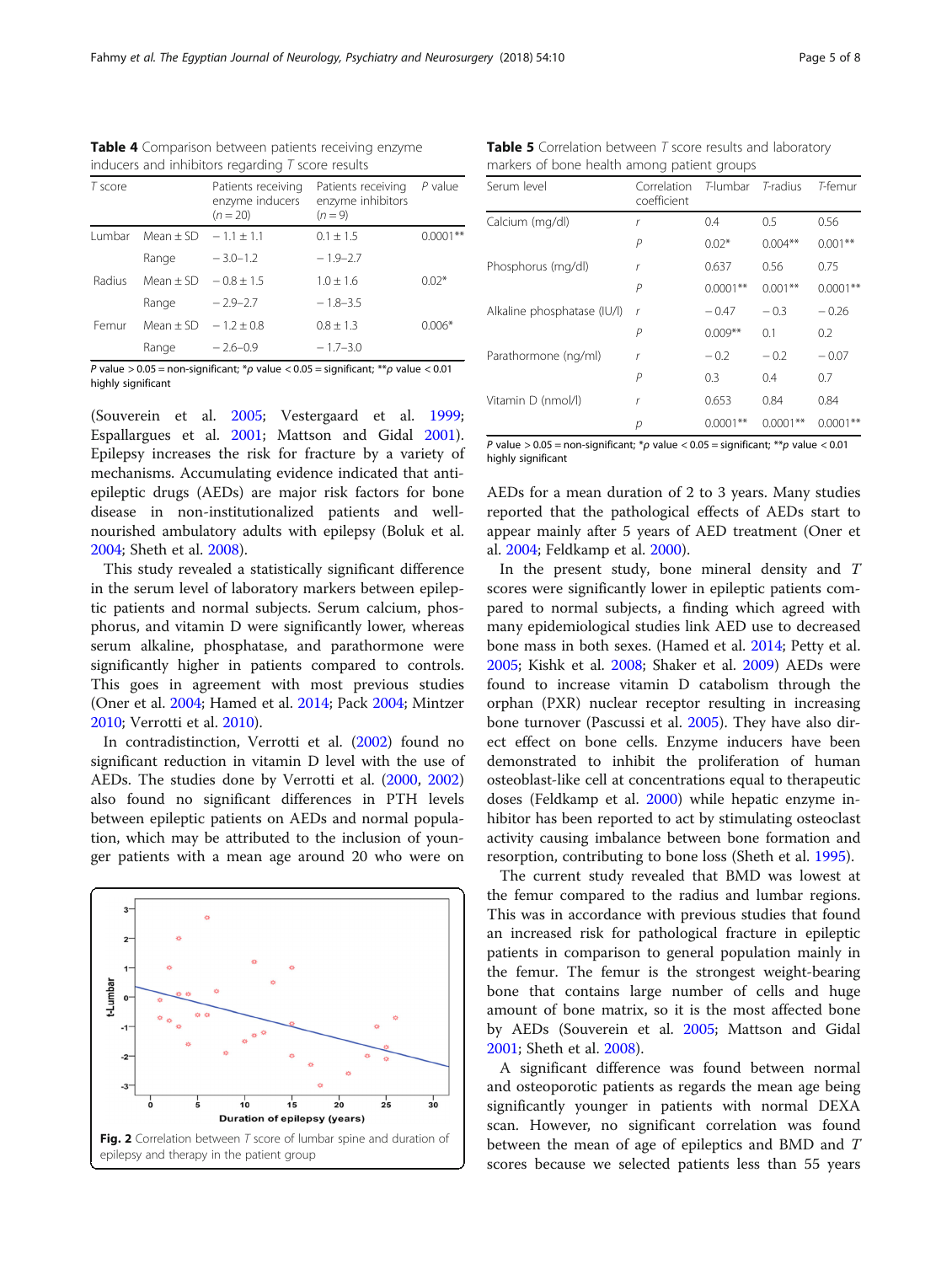old to minimize the effect of age on bone loss. This agreed previous studies done by Kishk et al. ([2008\)](#page-6-0) and Shaker et al. [\(2009](#page-7-0)). On the other hand, Petty et al. ([2005](#page-7-0)) found significant negative correlation between the mean of age of epileptics and DEXA scan results in old epileptic greater than 40 years.

A significant negative correlation was found between the duration of AED therapy and BMD as well as T scores; this was in agreement with most of the previous studies (Oner et al. [2004](#page-6-0); Hamed et al. [2014;](#page-6-0) Canevini et al. [1995;](#page-6-0) Stephen and Brodie [2012](#page-7-0)). On the contrary, Kishk et al. ([2008\)](#page-6-0) failed to find significant correlation between duration of disease and DEXA scan results, which may be attributed to patient selection as the mean age of studied group was 26 years, with a mean disease duration of 5 years.

No significant relation was detected between the type of epilepsy and abnormalities in DEXA scan ( $\rho = 0.18$ ). This finding disagreed with the study done by Farhat et al. ([2002](#page-6-0)) who found that generalized epilepsy is significantly associated with abnormal DEXA scan results. The contradistinction may be attributed to patient selection, as we included 18 patients out of 30 with focal fits, while Farhat et al. ([2002](#page-6-0)) included a large number of patients with generalized epilepsy taking high doses of AEDs as well as dual and triple therapy and a small number of patients with focal fits.

In the current study, we found no significant difference between patient subgroups as regards the number of received AED. Our results did not concord with many studies that found significant negative correlation between the number of received AEDs and BMD (Oner et al. [2004;](#page-6-0) Feldkamp et al. [2000](#page-6-0); Farhat et al. [2002\)](#page-6-0). These studies were done on hundreds of patients receiving multiple AEDs for a mean duration around 10 years.

Patients receiving enzyme inducers had significantly lower serum calcium, phosphorus, and vitamin D compared to those receiving enzyme inhibitors. This agreed with the studies done by Ali et al. ([2004](#page-6-0)) and Pack et al. ([2004](#page-6-0)) who found decrease serum calcium and phosphorus in patients receiving enzyme inducers than those receiving inhibitors. Other studies also revealed low levels of biologically active vitamin D in patients particularly those receiving enzyme inducers than those receiving inhibitors (Feldkamp et al. [2000;](#page-6-0) Farhat et al. [2002\)](#page-6-0).

Enzyme inducers have several mechanisms which affect vitamin D, calcium, and phosphorus metabolism than enzyme inhibitors. They induce CYP 450 and pregnane X receptor (PXR) activation which in turn increases catabolism of vit. D, with subsequent decrease in serum calcium and phosphorus level as well as secondary hyperparathyroidism. This increases bone turnover with subsequent increase in alkaline phosphatase level as a marker of bone resorption (Valsamis et al. [2006](#page-7-0)). On the contrary, Kafali et al. [\(1999\)](#page-6-0) failed to find significant decrease in serum calcium and phosphorus levels with the use of enzyme-inducing AEDs in comparison to enzyme inhibitors. This study was done on 60 epileptic patients on AEDs with a mean duration around 2 years where the adverse effect of AEDs on bone metabolism had not established yet.

No significant difference was found between enzyme inducer and enzyme inhibitor groups regarding serum alkaline phosphatase and parathormone. This finding disagreed with the studies done by Erbayat et al. ([2000](#page-6-0)) and Ecevit et al. [\(2004\)](#page-6-0) who found high PTH level in patients receiving enzyme inducers than those receiving enzyme inhibitors. The contradistinction may be attributed to the inclusion of children and young adults in these studies, in whom there is continuous dynamic nature of BMD (Beerhorst et al. [2005\)](#page-6-0).

Epileptic patients receiving enzyme inducers had significantly lower lumbar, radius, and femur BMD and T scores compared to those receiving enzyme inhibitors. This was in agreement with the many studies that found significant decrease in bone mineral density in epileptic patients receiving enzyme inducers than those receiving inhibitors (Dennis et al. [2005;](#page-6-0) Arora [2007](#page-6-0)). This was also in accordance with the studies done by Canevini et al. ([1995\)](#page-6-0) and Stephen and Brodie [\(2012](#page-7-0)) who found that the fracture risk is associated with the use of enzyme inducer like phenytoin (DPH), carbamazepine (CBZ), phenobarbital (PB), oxcarbazepine (OXC), and clonazepam (CZP). This is because enzyme inducers have several mechanisms which affect BMD than enzyme inhibitors. They have direct effect on bone cells as well as indirect effect through modulation of hormones affecting bone metabolism (Valsamis et al. [2006](#page-7-0)).

In this study, a significant positive correlation was detected between the BMD as well as T scores and (serum calcium, phosphorus, and vitamin D). This was in accordance with the study done by Hamed et al. ([2014\)](#page-6-0). In contradiction, Feldkamp et al. ([2000](#page-6-0)) and Farhat et al. [\(2002](#page-6-0)) found no significant correlation with DEXA scan results although they found low levels of vitamin D, calcium, and phosphorus with AED use.

Serum alkaline phosphatase was negatively correlated with BMD and T score of lumbar spine. This disagrees with the studies done by Oner et al. [\(2004\)](#page-6-0), Verrotti et al.  $(2002)$  $(2002)$ , and Shaker et al.  $(2009)$  $(2009)$ , although they reported an increase level of alkaline phosphatase in epileptic patients on AEDs. This may be due to the fact that ALP is not sensitive enough to detect changes in bone remodeling seen in most cases of uncomplicated osteoporosis (Valimaki et al. [1994\)](#page-7-0). No significant correlation was found between serum parathormone and BMD as well as T scores. This was in accordance with the studies done by Pack and Morrel ([2004\)](#page-6-0), Mintzer ([2010](#page-6-0)),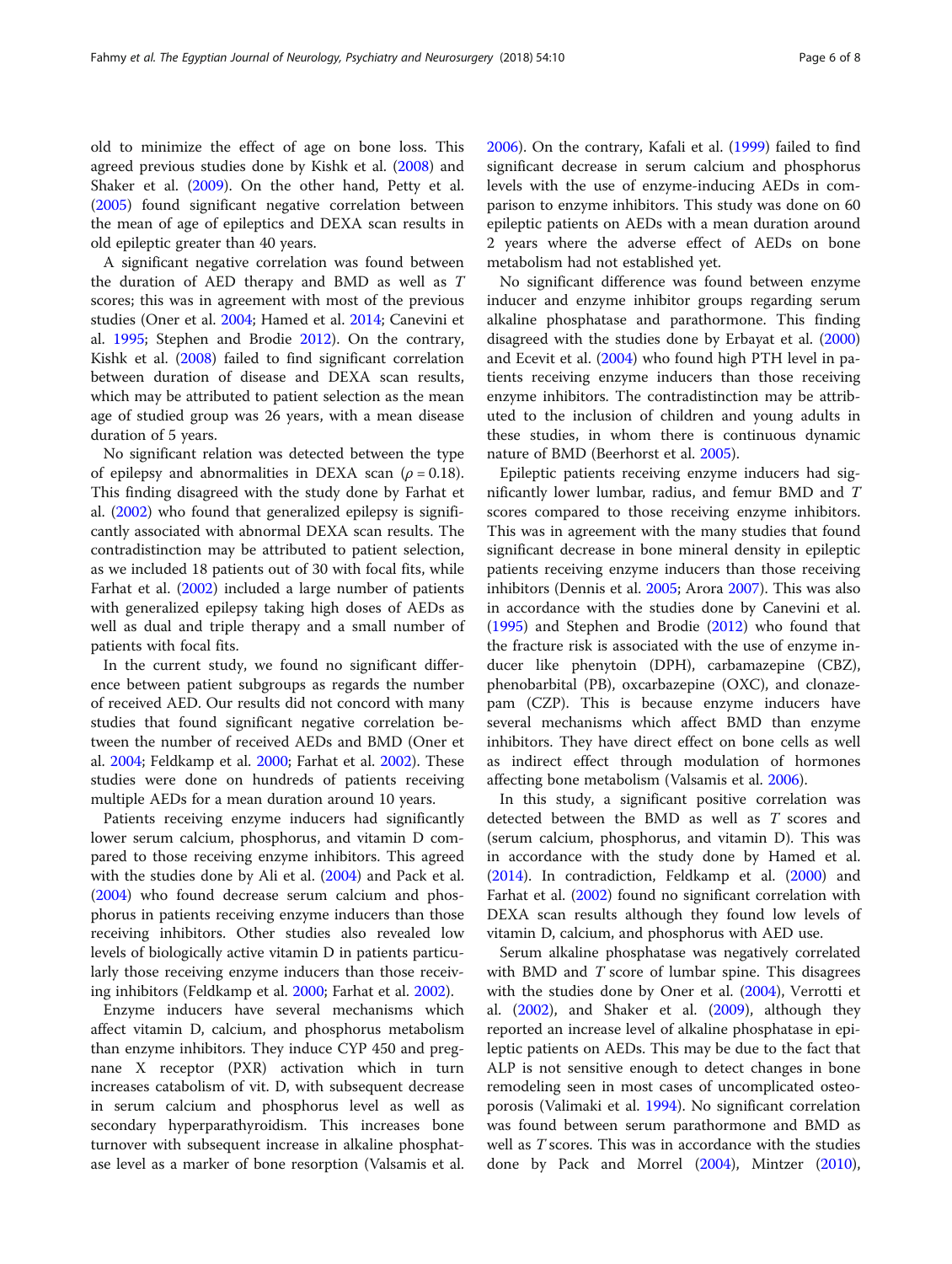<span id="page-6-0"></span>Verrotti et al. ([2010](#page-7-0)), and Ali et al. (2004) who failed to find a significant correlation between serum parathormone and DEXA scan results although high levels were detected in epileptic patients.

Logistic regression analysis revealed that the duration of disease and therapy significantly increases the risk of BMD abnormality annually by 1.366 in comparison to non-epileptic subjects. This finding was in agreement with that of Dennis et al. (2005) who found a significant increase in the risk of BMD abnormality with the duration of AED therapy whatever the type of drug used. It was found also that the risk of BMD abnormality mildly increases in females by 0.118 in comparison to males. This was also in accordance with the studies done by Valimaki et al. ([1994\)](#page-7-0) and Stephen et al. [\(1999](#page-7-0)) who found an increased risk for BMD abnormalities in females.

# Conclusions

In view of the results of this study, we can conclude that abnormalities of bone health are common among epileptic patients. These abnormalities can be attributed mainly to the prolonged usage of AEDs, especially enzyme inducers. So, prophylactic supplementation of calcium and vitamin D is recommended in patients receiving AEDs in order to decrease the risk of bone disease in such patients.

We recommend the use of objective scale for assessment of physical activity.

We could not assess the frequency of no traumatic fractures in epileptic patients as history of previous fracture was an exclusion criterion. So, further studies are warranted to assess the risk of no traumatic fractures with AEDs.

#### Acknowledgements

The authors acknowledge the subjects for their participation and cooperation in this study.

#### Availability of data and materials

The datasets generated and/or analyzed during the current study are not publicly available due to current Cairo University regulations and Egyptian legislation but are available from the corresponding author on a reasonable request and after institutional approval.

#### Authors' contributions

EMF contributed to the research idea, data acquisition, data analysis and interpretation, and manuscript writing and reviewing. LAR performed and reviewed the laboratory workup. RSI and HH contributed to the data acquisition, data analysis and interpretation, and manuscript writing and reviewing. DAM contributed to the data acquisition, data analysis, and interpretation. All authors read and approved the final manuscript.

#### Ethics approval and consent to participate

The aim and procedures of the study were explained to every participant, and an informed consent was obtained from all participants before being enrolled in the study. The study was approved by the ethical committee at the Department of Neurology, Faculty of medicine, Cairo University.

#### Competing interests

The authors declare that they have no competing interests.

#### Publisher's Note

Springer Nature remains neutral with regard to jurisdictional claims in published maps and institutional affiliations.

#### Received: 18 October 2017 Accepted: 26 March 2018 Published online: 25 April 2018

#### References

- Ali I, Schuh L, Barkley G, Gates J. Antiepileptic drugs and reduced bone mineral density. Epilepsy Behav. 2004;5:296–300.
- Arora S, Bubb C, Karam J, McFarlane S. Expanding use of anti-epileptic therapy: implications on bone disease. Summ Ther. 2007;4(1):79–89.
- Beerhorst K, Huvers FC, Renier WO. Severe early onset osteopenia and osteoporosis caused by antiepileptic drugs. Neth J Med. 2005;63(6):222–6.
- Boluk A, Guzelipek M, Savli H, Temel I, Ozisik H, Kaygusuz A. The effect of valproate on bone mineral density in adult epileptic patients. Pharmacol Res. 2004;50:93–7.
- Canevini M, De Sarro G, Galimberti C. Relationship between adverse effects of antiepileptic drugs, number of coprescribed drugs, and drug load in a large cohort of consecutive patients with drug-refractory epilepsy. Epilepsia. 1995;51:797–804.
- Dennis L, Judy O, David T, Lucinda G, Meshell J, Arnold F, William S. Antiepileptic drug-induced bone loss in young male patients who have seizures. Arch Neurol. 2005;59(5):781–6.
- Ecevit C, Aydogan A, Kavakli T, Altinoz S. Effect of carbamazepine and valproate on bone mineral density. Pediatr Neurol. 2004;31:279–82.
- Erbayat Altay E, Serdaroglu A, Tumer L, Gucuyener K, Hasanoglu A. Evaluation of bone mineral metabolism in children receiving carbamazepine and valproic acid. J Pediatr Endocrinol Metab. 2000;13:933–9.
- Espallargues M, Sampietro-Colom L, Estrada M, Sola M, del Rio L, Setoain J, Granados A. Identifying bone-mass-related risk factors for fracture to guide bone densitometry measurements: a systematic review of the literature. Osteoporos Int. 2001;12:811–22.
- Farhat G, Yamout B, Mikati MA, Demirjian S, Sawaya R, El-Hajj FG. Effect of antiepileptic drugs on bone density in ambulatory patients. Neurology. 2002;58:1348–53.
- Feldkamp J, Becker A, Witte O, Scharff D, Scherbaum W. Long term anticonvulsant therapy leads to low bone mineral density—evidence for direct drug effects of phenytoin and carbamazepine on human osteoblastlike cells. Exp Clin Endocrinol Diabetes. 2000;108:37–43.
- Genant H, Cooper C, Poor G, Reid I, Ehrlich G, Kanis J, Nordin B, Barrett-Connor E, Black D, Bonjour JP, Dawson-Hughes B, Delmas PD, Dequeker J, Ragi Eis S, Gennari C, Johnell O, Johnston C, Lau E, Liberman U, Lindsay R, Martin T, Masri B, Mautalen C, Meunier P, Khaltaev N. Interim report and recommendations of the World Health Organization task-force for osteoporosis. Osteoporos Int. 1999;10:259–64.
- Hamed S, Moussa E, Youssef A, El Hameed M, Nasr el din E. Bone status in patients with epilepsy; relationship to markers of bone remodeling. Front Neurol. 2014;5(142):1–7.
- Holick MF, Binkley NC, Bischoff-Ferrari HA, Gordon CM, Hanley DA, Heaney RP, Murad MH, Weaver CM. Evaluation, treatment, and prevention of vitamin D deficiency: an Endocrine Society Clinical Practice Guideline. J Clin Endocrinol Metab. 2011;96:7.
- Kafali G, Erselcan T, Tanzer F. Effect of antiepileptic drugs on bone mineral density in children between ages 6 and 12 years. Clin Pediatr. 1999;38:93–8.
- Kishk N, Aboumousa A, Abdallah F, Talaat S. Assessment of bone mineral density by DEXA scan in seventy five epileptic patients. Med J Cairo Univ. 2008;2(11):337–43.
- Mattson R, Gidal B. Fractures, epilepsy, and antiepileptic drugs. Epilepsy Behav. 2001;52:36–40.
- Mikati M, Dib L, Yamout B, Sawaya R, Rahi A, El-Hajj FG. Two randomized vitamin D trials in ambulatory patients on anticonvulsants and their impact on bone neurology. Neurology. 2006;67:11.
- Mintzer S. Metabolic consequences of antiepileptic drugs. Curr Opin Neurol. 2010;23:s164–9.
- Oner N, Kaya M, Karasalihoglu S, Karaca H, Celtik C, Tutunculer F. Bone mineral metabolism changes in epileptic children receiving valproic acid. J Paediatr Child Health. 2004;40:470–3.
- Pack A, Gidal B, Vazquez B. Bone disease associated with antiepileptic drugs. Cleve Clin J Med. 2004;71(2):42–8.
- Pack M, Morrell J. Epilepsy and bone health in adults. Epilepsy Behav. 2004;5(2):24–9.